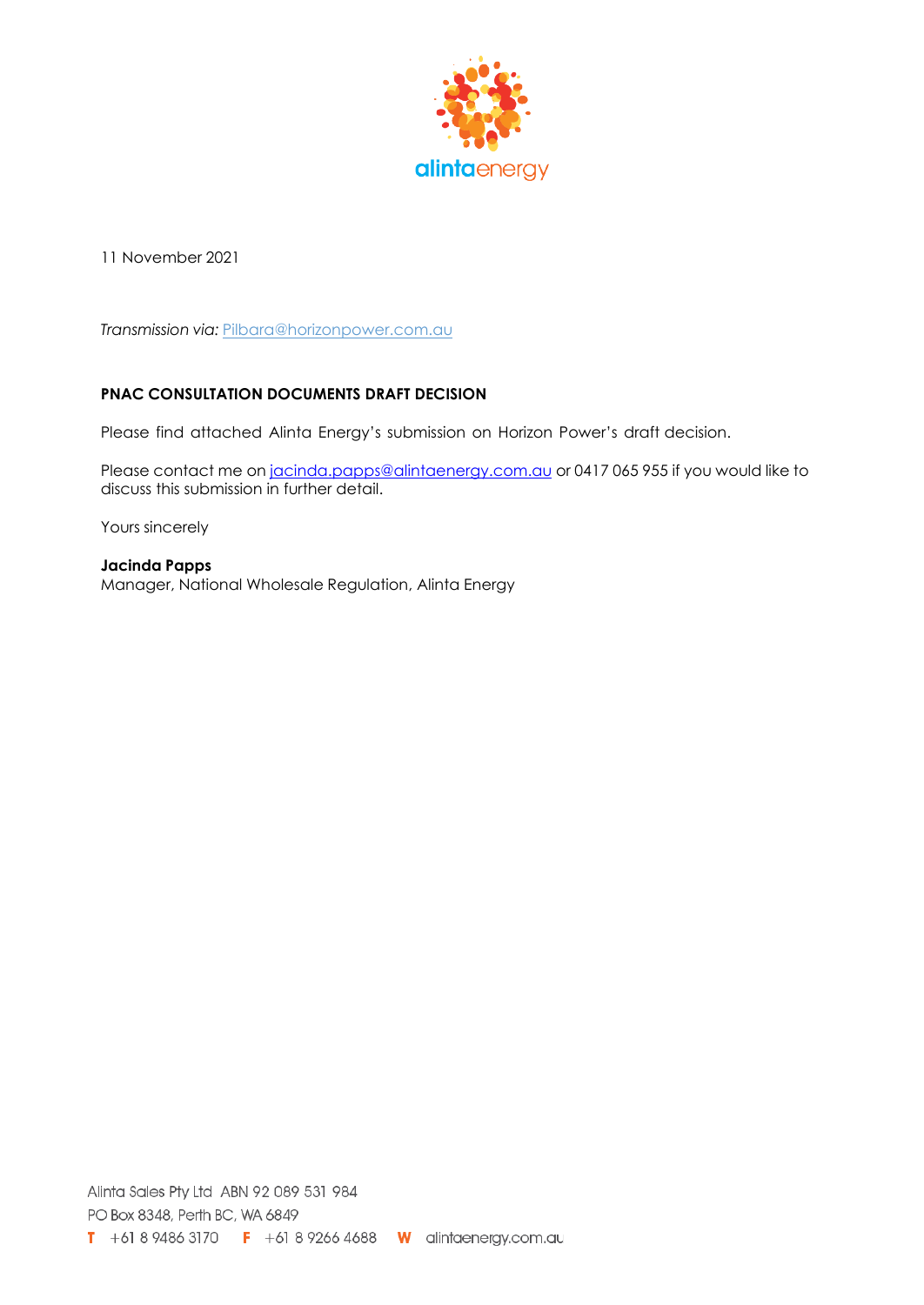| <b>Alinta Energy</b><br>Insert a 'best endeavours'<br>The current draft Queuing Policy states that<br>Alinta Energy appreciates Horizon<br>31/Section<br>11.1<br>considers that it is<br>requirement for the user to be<br>applicants do not have certainty in their connection<br>Power considering its feedback and<br>unreasonable for<br>solution (i.e. assumptions used in the studies will only<br>devising ways for applicants to better<br>notified where a change in<br>the user to be liable<br>assumptions is likely so that<br>be 'locked in' and included Horizon Power's base<br>manage the risk of needing to pay for<br>the user can decide whether<br>case model for assessment of subsequent<br>new studies where competing<br>for the cost where of<br>to either:<br>applications cause the network<br>a new load<br>applications) (lock-in assumptions) until the parties<br>have entered into the access contract, connection<br>assumptions to change.<br>connects elsewhere<br>execute the agreement<br>in the network and<br>works contract and the applicant pay the<br>Alinta Energy broadly supports the<br>prior to when the<br>the studies need to<br>applicable guarantees (lock-in on contract signing).<br>proposed deposit mechanism but<br>be repeated.<br>assumptions change; or<br>Horizon Power has received feedback from Alinta<br>suggests one further amendment:                                                                                                                                                                                                                                                                                                                                                                                                                                                                                        | <b>Alinta Energy further comment</b> | <b>HP</b> response                                | <b>Alinta Recommendation</b> | Alinta comment/<br><b>issue</b> | Item/Ref. |
|--------------------------------------------------------------------------------------------------------------------------------------------------------------------------------------------------------------------------------------------------------------------------------------------------------------------------------------------------------------------------------------------------------------------------------------------------------------------------------------------------------------------------------------------------------------------------------------------------------------------------------------------------------------------------------------------------------------------------------------------------------------------------------------------------------------------------------------------------------------------------------------------------------------------------------------------------------------------------------------------------------------------------------------------------------------------------------------------------------------------------------------------------------------------------------------------------------------------------------------------------------------------------------------------------------------------------------------------------------------------------------------------------------------------------------------------------------------------------------------------------------------------------------------------------------------------------------------------------------------------------------------------------------------------------------------------------------------------------------------------------------------------------------------------------------------------------------------------------------------------------------------------------|--------------------------------------|---------------------------------------------------|------------------------------|---------------------------------|-----------|
| A decision should be made about<br>$\bullet$<br>applicants in relation to the draft Queuing Policy.<br>increased cost.<br>whether an application needs to<br>After due consideration, Horizon Power intends to<br>amend the Queuing Policy to also adopt Model 4<br>be referred to the ISO prior to the<br>(reserve on payment of deposit) set out in Horizon<br>deposit being paid. This is to<br>Power's 2019 Queuing Policy Stakeholder<br>support the applicant managing<br>Consultation Paper, which underwent public<br>the risk of paying the deposit only<br>consultation in 2019. The key terms of the proposed<br>to have the terms of their access<br>Queuing Policy are set out in Appendix A (Amended<br>Queuing Policy) of this "draft and final decision"<br>significantly altered by the ISO.<br>document.<br>Horizon Power are also seeking to increase<br>In addition, in relation to the provision<br>transparency with applicants as to the potential<br>of dynamic models - In Alinta Energy's<br>impacts of concurrent applications to assist in the<br>experience, applicants may not be<br>applicant's decision making process. The key<br>able to provide dynamic models of<br>changes to the provision of information are set out in<br>their facilities until long after the<br><b>Appendix B (Increased Transparency in Application</b><br>preliminary assessment phase. This is<br>Process) of this "draft and final decision" document.<br>because OEMs normally won't allow<br>access to their facility's model until<br>after the applicant has committed to a<br>procurement decision. Consequently,<br>requiring the model before a deposit<br>may result in many applicants not<br>being able to use the deposit<br>mechanism and manage their risk of<br>being 'gazumped'.<br>While Alinta Energy notes that Horizon<br>Power states the models are required |                                      | (via the standard consultation process) and other | progress in light of the     |                                 |           |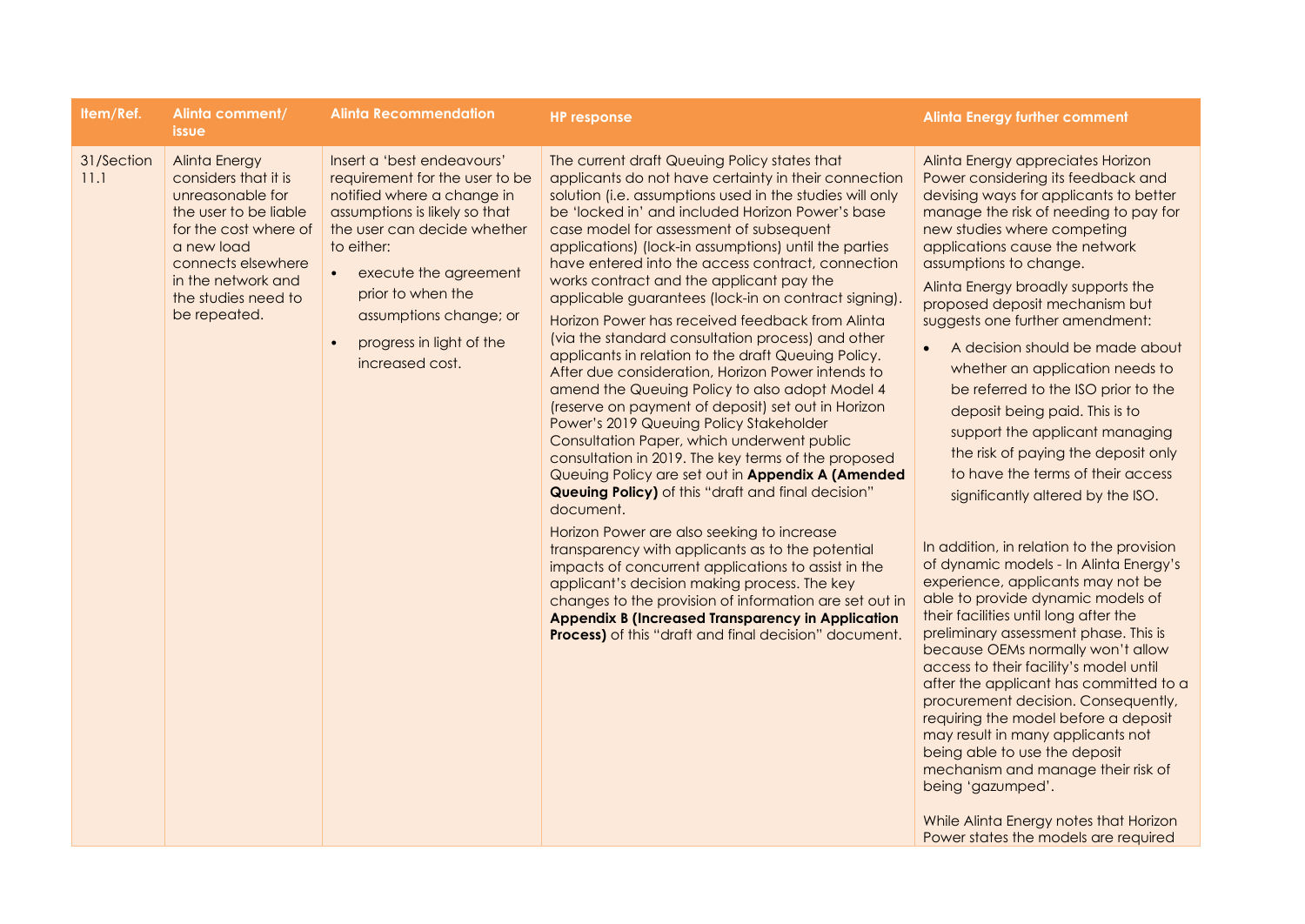| Item/Ref.          | Alinta comment/<br><i>issue</i>                                                                                                                                                                                                                                                                                                                                                                                                                                                                                                              | <b>Alinta Recommendation</b>                                                                                                                                                                                                                                                                                                                                                                                                     | <b>HP response</b>                                                                                                                                                                                                                                                                                                                                                                                                                                                                                                                                                                                                                                                                                                                                                                                                                                                                                                                                                                                                                                           | <b>Alinta Energy further comment</b>                                                                                                                                                                                                                                                                                                                                                                                                                                                                                              |
|--------------------|----------------------------------------------------------------------------------------------------------------------------------------------------------------------------------------------------------------------------------------------------------------------------------------------------------------------------------------------------------------------------------------------------------------------------------------------------------------------------------------------------------------------------------------------|----------------------------------------------------------------------------------------------------------------------------------------------------------------------------------------------------------------------------------------------------------------------------------------------------------------------------------------------------------------------------------------------------------------------------------|--------------------------------------------------------------------------------------------------------------------------------------------------------------------------------------------------------------------------------------------------------------------------------------------------------------------------------------------------------------------------------------------------------------------------------------------------------------------------------------------------------------------------------------------------------------------------------------------------------------------------------------------------------------------------------------------------------------------------------------------------------------------------------------------------------------------------------------------------------------------------------------------------------------------------------------------------------------------------------------------------------------------------------------------------------------|-----------------------------------------------------------------------------------------------------------------------------------------------------------------------------------------------------------------------------------------------------------------------------------------------------------------------------------------------------------------------------------------------------------------------------------------------------------------------------------------------------------------------------------|
|                    |                                                                                                                                                                                                                                                                                                                                                                                                                                                                                                                                              |                                                                                                                                                                                                                                                                                                                                                                                                                                  |                                                                                                                                                                                                                                                                                                                                                                                                                                                                                                                                                                                                                                                                                                                                                                                                                                                                                                                                                                                                                                                              | to conduct dynamic studies for other<br>applicants, it questions what would<br>happen in the scenario where the<br>applicant does not pay the deposit,<br>deferring the need for the dynamic<br>model.<br><b>Proposed solution:</b><br>Alinta Energy suggests that Horizon<br>Power consider whether the dynamic<br>model can be required later in the<br>application process and after the<br>deposit is paid.                                                                                                                   |
| 32/Section<br>11.4 | The User Access<br>Guide states that<br>Horizon Power will<br>take all care to<br>minimise the risk of<br>disclosing<br>confidential<br>information about<br>an applicant's<br>project. However,<br>where it is not<br>possible to disclose<br>the existence of a<br>Competing<br>Application and its<br>potential impact on<br>another applicant's<br>connection without<br>revealing<br>confidential<br>information to that<br>other applicant,<br><b>Horizon Power</b><br>Pilbara Network<br><b>Business must</b><br>nonetheless disclose | Provide additional<br>parameters around the<br>circumstances when Horizon<br>Power will disclose<br>information about a<br>competing application,<br>including, but not limited to,<br>the requirement to inform the<br>applicant that it's information<br>may need to be disclosed.<br>This notification should be<br>done sufficiently prior to the<br>disclosure to allow the<br>applicant to respond to the<br>notification. | Horizon Power notes that the definition of<br>'confidential information' under the PNAC is<br>extremely wide. Although Alinta's recommendation<br>seems reasonable, it will be difficult to manage<br>within PNAC prescribed time constraints.<br>Horizon Power proposes to amend the UAG (and<br>any other applicable documentation) to state that,<br>by submitting an application, the applicant agrees<br>for the certain information to be shared with other<br>subsequent applicants in order to increase<br>transparency. At this stage, Horizon Power believes<br>such information will be limited to the following:<br>Size of connection;<br>$\bullet$<br>Entry or exit service;<br>Location of connection which will be limited to<br>$\bullet$<br>either East Pilbara or West Pilbara;<br>Whether the connection is transmission or<br>distribution connected.<br>The key changes to the provision of information are<br>set out in Appendix B (Increased Transparency in<br>Application Process) of this "draft and final decision"<br>document | Alinta Energy appreciates Horizon<br>Power considering its feedback and<br>devising ways to protect confidential<br>information within the boundaries of<br>the PNAC time limitations.<br>Alinta Energy considers that the<br>proposed list of information that can be<br>shared with other applicants seems<br>appropriate. However, in noting this,<br>Alinta Energy assumes that the<br>amended UAG will specifically<br>reference this list in relation to the<br>applicant agreeing for certain<br>information to be shared. |